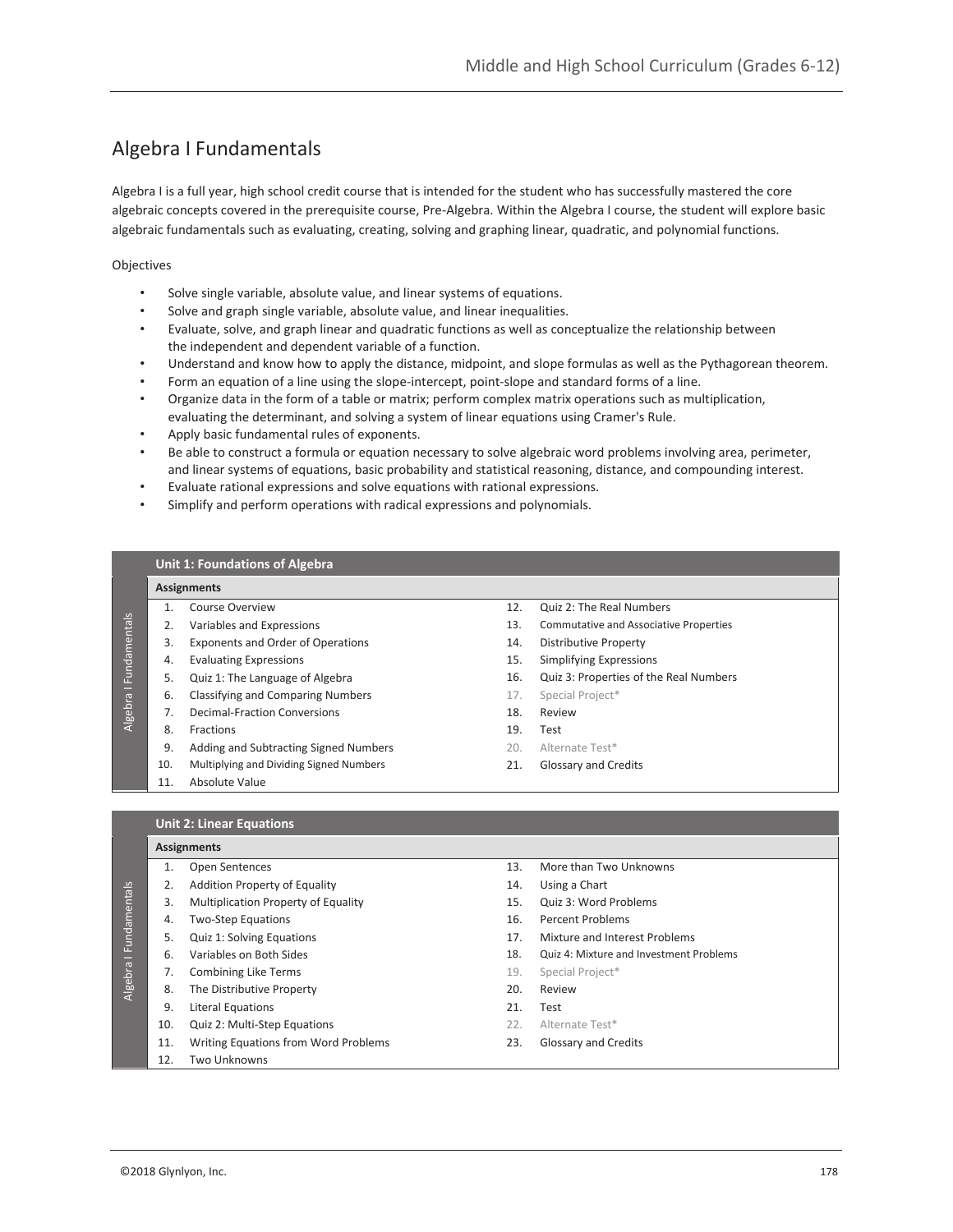|                  | <b>Unit 3: Functions</b> |                                |     |                                         |  |  |  |  |  |
|------------------|--------------------------|--------------------------------|-----|-----------------------------------------|--|--|--|--|--|
|                  |                          | <b>Assignments</b>             |     |                                         |  |  |  |  |  |
|                  |                          | The Coordinate Plane           | 13. | Absolute Value Functions                |  |  |  |  |  |
| lFundame<br>ntak |                          | <b>Identifying Functions</b>   | 14. | Quiz 3: Graphing Linear Functions       |  |  |  |  |  |
|                  |                          | <b>Function Notation</b>       | 15. | Writing Linear Equations (1)            |  |  |  |  |  |
|                  | 4.                       | <b>Modeling Functions</b>      | 16. | Writing Linear Equations (2)            |  |  |  |  |  |
|                  | 5.                       | <b>Quiz 1: Function Basics</b> | 17. | Writing Linear Equations (3)            |  |  |  |  |  |
| Algebr<br>a      | 6.                       | Writing a Function Rule        | 18. | <b>Quiz 4: Writing Linear Equations</b> |  |  |  |  |  |
|                  |                          | <b>Arithmetic Sequences</b>    | 19. | Special Project*                        |  |  |  |  |  |
|                  | 8.                       | <b>Direct Variation</b>        | 20. | Review                                  |  |  |  |  |  |
|                  | 9.                       | Slope                          | 21. | Test                                    |  |  |  |  |  |
|                  | 10.                      | Quiz 2: Patterns               | 22. | Alternate Test*                         |  |  |  |  |  |
|                  | 11.                      | Linear Equations               | 23. | Glossary and Credits                    |  |  |  |  |  |
|                  | 12.                      | Slope-Intercept Form           |     |                                         |  |  |  |  |  |

**Unit 4: Inequalities**

| iFundamen<br>tals |     | Graphing                              | 11. | Absolute Value Solution Sets                   |
|-------------------|-----|---------------------------------------|-----|------------------------------------------------|
|                   |     | Addition Property of Inequality       | 12. | Absolute Value Inequalities with One Variable  |
|                   | 3.  | Multiplication Property of Inequality | 13. | Absolute Value Inequalities with Two Variables |
|                   | 4.  | Multi-Step Inequalities               | 14. | Quiz 3: Absolute Value                         |
| Algebr            | 5.  | Problem Solving                       | 15. | Special Project*                               |
| $\sigma$          | 6.  | Quiz 1: Solving Inequalities          | 16. | Review                                         |
|                   |     | <b>Compound Inequality Graphs</b>     | 17. | Test                                           |
|                   | 8.  | Solving Compound Inequalities         | 18. | Alternate Test*                                |
|                   | 9.  | Inequalities with Two Variables       | 19. | Glossary and Credits                           |
|                   | 10. | Quiz 2: Compound Inequalities         |     |                                                |

|                   |                    | <b>Unit 5: Linear Systems</b>                |     |                                       |  |  |  |  |  |
|-------------------|--------------------|----------------------------------------------|-----|---------------------------------------|--|--|--|--|--|
|                   | <b>Assignments</b> |                                              |     |                                       |  |  |  |  |  |
| lFundamen<br>tals |                    | Solution of a System                         | 11. | Money and Unit Pricing                |  |  |  |  |  |
|                   |                    | <b>Graphing Systems of Equations</b>         | 12. | <b>Using Formulas</b>                 |  |  |  |  |  |
|                   | 3.                 | Systems of Inequalities                      | 13. | Quiz 3: Representing Problems Using a |  |  |  |  |  |
|                   | 4.                 | Quiz 1: Solving Linear Systems by Graphing   |     | Linear System                         |  |  |  |  |  |
| Algebr            |                    | Substitution Method                          | 14. | Special Project*                      |  |  |  |  |  |
| $\sigma$          | 6.                 | <b>Addition Method</b>                       | 15. | Review                                |  |  |  |  |  |
|                   |                    | <b>Matrices</b>                              | 16. | Test                                  |  |  |  |  |  |
|                   | 8.                 | <b>Fractional Coefficients</b>               | 17. | Alternate Test*                       |  |  |  |  |  |
|                   | 9.                 | Quiz 2: Solving Linear Systems Algebraically | 18. | <b>Glossary and Credits</b>           |  |  |  |  |  |
|                   | 10.                | <b>Using Two Variables</b>                   |     |                                       |  |  |  |  |  |

| 10 <sup>1</sup><br>Algebi<br>M | Unit 6: Semester Review and Exam |                                |  |  |  |  |  |
|--------------------------------|----------------------------------|--------------------------------|--|--|--|--|--|
|                                | Assignments                      |                                |  |  |  |  |  |
|                                | 1. Review                        | Alternate Exam – Form A*<br>-3 |  |  |  |  |  |
|                                | Exam                             | 4. Alternate Exam - Form $B^*$ |  |  |  |  |  |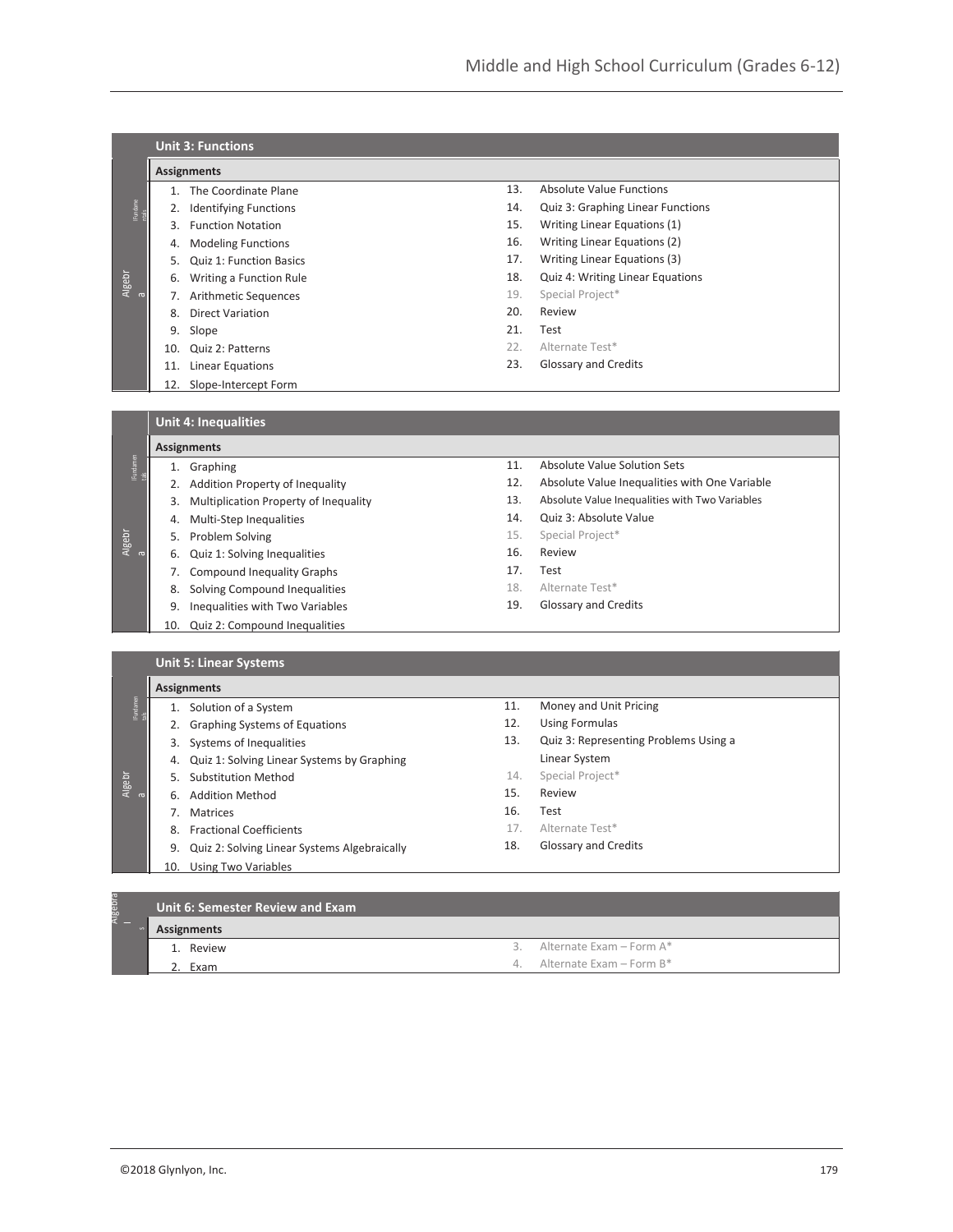|               |     | <b>Unit 7: Polynomials</b>                       |     |                               |  |  |  |  |
|---------------|-----|--------------------------------------------------|-----|-------------------------------|--|--|--|--|
|               |     | <b>Assignments</b>                               |     |                               |  |  |  |  |
| $\frac{a}{2}$ |     | Adding and Subtracting Polynomials               | 12. | <b>Factoring by Grouping</b>  |  |  |  |  |
|               |     | <b>Grouping Symbols</b>                          | 13. | Factoring Trinomials (1)      |  |  |  |  |
|               | 3.  | Quiz 1: Adding and Subtracting Polynomials       | 14. | Factoring Trinomials (2)      |  |  |  |  |
|               | 4.  | Multiplying by a Monomial                        | 15. | <b>Special Cases</b>          |  |  |  |  |
|               | 6.  | F.O.I.L. and Special Cases                       | 16. | Complete Factorization        |  |  |  |  |
|               |     |                                                  | 17. | Quiz 3: Factoring Polynomials |  |  |  |  |
| Algebr<br>a   | 7.  | Dividing by a Monomial                           | 18. | Special Project*              |  |  |  |  |
|               | 8.  | Long Division                                    | 19. | Review                        |  |  |  |  |
|               | 9.  | Quiz 2: Multiplying and Dividing Polynomials     | 20. | Test                          |  |  |  |  |
|               | 10. | <b>Greatest Common Factor</b>                    | 21. | Alternate Test*               |  |  |  |  |
|               | 11. | Factoring Out the GCF                            | 22. | Glossary and Credits          |  |  |  |  |
|               |     |                                                  |     |                               |  |  |  |  |
|               |     | <b>Unit 8: Exponential and Radical Functions</b> |     |                               |  |  |  |  |
|               |     | <b>Assignments</b>                               |     |                               |  |  |  |  |
|               |     | <b>Negative Exponents</b>                        | 11. | <b>Multiplying Radicals</b>   |  |  |  |  |

| <b>IF</b> undamer | 1.  | <b>Negative Exponents</b>                  | 11. | <b>Multiplying Radicals</b>         |
|-------------------|-----|--------------------------------------------|-----|-------------------------------------|
|                   | 2.  | <b>Exponential Expressions</b>             | 12. | <b>Dividing Radicals</b>            |
|                   | 3.  | <b>Scientific Notation</b>                 | 13. | Adding and Subtracting Radicals     |
|                   | 4.  | Quiz 1: Evaluating Exponential Expressions | 14. | <b>Radical Equations</b>            |
| Algebr            | 5.  | Multiplication                             | 15. | Quiz 3: Radical Functions           |
| $\sigma$          | 6.  | Raising to a Power                         | 16. | Special Project*                    |
|                   | 7.  | <b>Division</b>                            | 17. | Review                              |
|                   | 8.  | <b>Geometric Sequences</b>                 | 18. | Test                                |
|                   | 9.  | Quiz 2: Properties of Exponents            | 19. | Alternate Test*                     |
|                   | 10. | <b>Simplifying Radicals</b>                | 20. | Glossary and Credits                |
|                   |     |                                            |     |                                     |
|                   |     | <b>Unit 9: Quadratics</b>                  |     |                                     |
|                   |     | <b>Assignments</b>                         |     |                                     |
| $\frac{6}{\pi}$   | 1.  | Pythagorean Theorem                        | 12. | <b>Applications of Quadratics</b>   |
|                   | 2.  | <b>Distance</b>                            | 13. | Completing the Square               |
|                   | 3.  | Midpoint                                   | 14. | Completing the Square               |
|                   | 4.  | Quiz 1: Formulas                           | 15. | Quadratic Formula (1)               |
|                   | 6.  | Transformations                            | 16. | Quadratic Formula (2)               |
|                   |     |                                            |     |                                     |
| Algebr            |     |                                            | 17. | Quiz 3: Solving Quadratic Equations |

7. Line of Symmetry 8. Quadratic Inequalities 9. Quiz 2: Graphing Quadratic Functions 10. Solving by Factoring 11. Square Root Method 18. Special Project\* 19. Review 20. Test 21. Alternate Test\* 22. Glossary and Credits

# **Unit 10: Rational Expressions**

|              |    | <b>Assignments</b>                                 |     |                                                 |  |  |  |  |
|--------------|----|----------------------------------------------------|-----|-------------------------------------------------|--|--|--|--|
| Fundamentals |    | 1. Simplifying Rational Expressions                |     | 10. Applications of Rational Equations          |  |  |  |  |
|              |    | Multiplying and Dividing Rational Expressions      | 11. | More Problems                                   |  |  |  |  |
|              |    | 3. Adding and Subtracting with Like Denominators   |     | 12. Quiz 2: Rational Equations and Inequalities |  |  |  |  |
|              |    | 4. Adding and Subtracting with Unlike Denominators |     | 13. Special Project*                            |  |  |  |  |
| -            |    | 5. Quiz 1: Operations with Rational Expressions    |     | 14. Review                                      |  |  |  |  |
| Algebra      | 6. | Proportions                                        |     | 15. Test                                        |  |  |  |  |
|              |    | Using the LCD                                      |     | 16. Alternate Test*                             |  |  |  |  |
|              | 8. | <b>Complex Fractions</b>                           |     | 17. Glossary and Credits                        |  |  |  |  |
|              | 9. | <b>Inequalities</b>                                |     |                                                 |  |  |  |  |